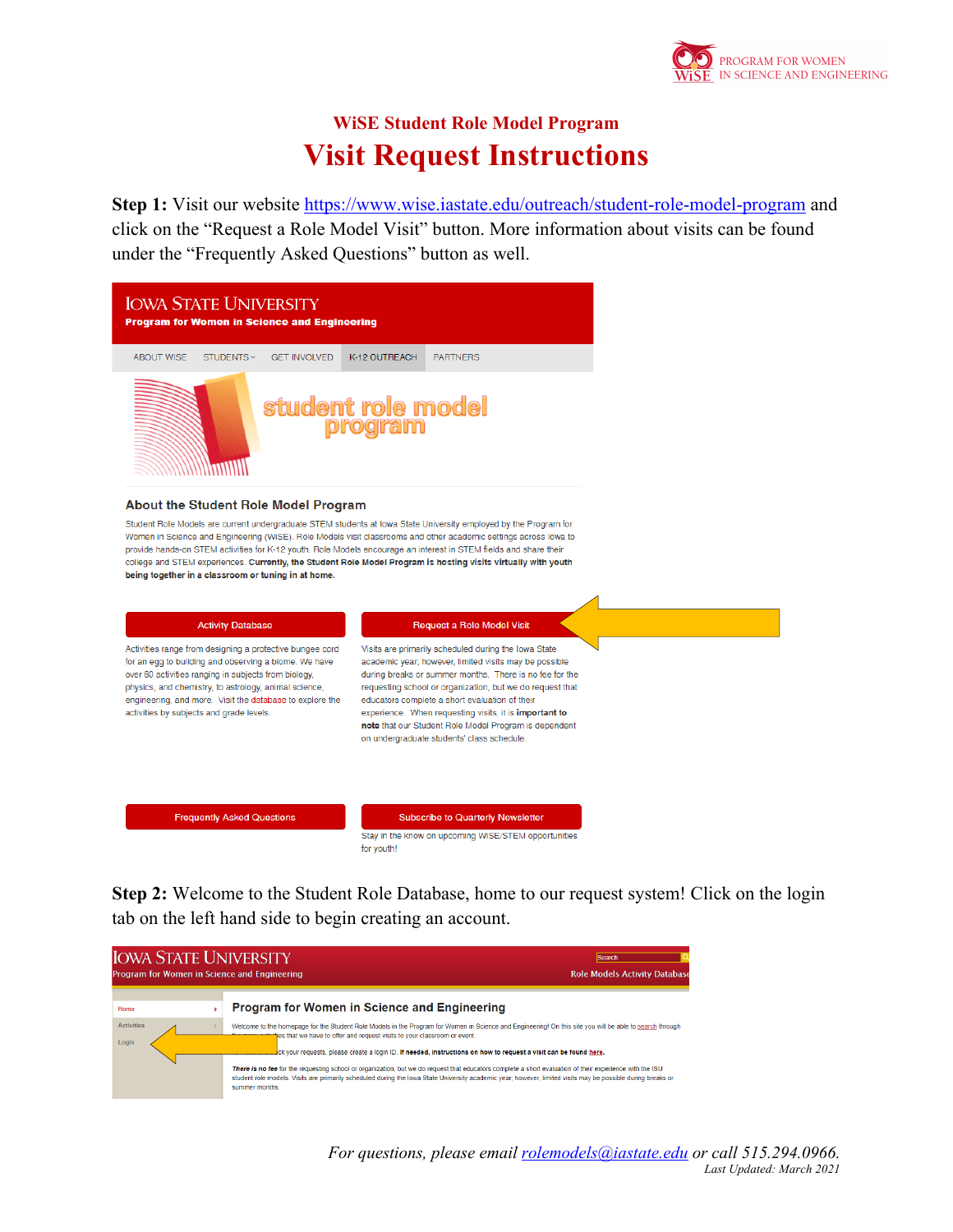

**Step 3:** If you have an Iowa State University email address ending in "@iastate.edu" please select the red option, "Log in with ISU Net-ID" that is located on the left. If you are outside the university please select the blue button, "Log in with non-ISU email." Your email will only be used for communication about the Student Role Model Program.



**Step 4:** Once you have created your account the screen will look like the photo below. To request a visit click on the activities tab  $(2<sup>nd</sup>$  from top).



**Step 5:** Browse our database of STEM related activities! To narrow your search, click on the "Advanced Search" for specific grade levels, duration, and/or categories. We ask if you are doing a science fair to please only select items from that list.

| <b>IOWA STATE UNIVERSITY</b><br>Program for Women in Science and Engineering  |                                                                                                                              |                                                                                              |                                               | Q<br><b>Search</b><br><b>Role Models Activity Database</b>               |
|-------------------------------------------------------------------------------|------------------------------------------------------------------------------------------------------------------------------|----------------------------------------------------------------------------------------------|-----------------------------------------------|--------------------------------------------------------------------------|
| Home<br><b>Activities</b><br>×<br><b>Requests</b><br><b>Account</b><br>Logout | <b>Activities</b><br><b>Search Terms</b><br>* Advanced Search<br><b>Duration</b><br>Grade<br>Category<br><b>Science fair</b> | Select a Duration Y<br>Select a Grade Y<br>Select a Category v<br>Search                     |                                               |                                                                          |
|                                                                               | Title A<br><b>Book Lift</b><br><b>Build an Animal</b>                                                                        | <b>Duration</b><br><b>Grade Levels</b><br>$15 - 30$<br>1, 2, 3<br>$30 - 60$<br>K, 1, 2, 3, 4 | Categories<br>Science<br>Science, Engineering | <b>Subjects</b><br>Physics<br>Biology, Ecology, Environmental<br>Science |

*For questions, please email rolemodels@iastate.edu or call 515.294.0966. Last Updated: March 2021*